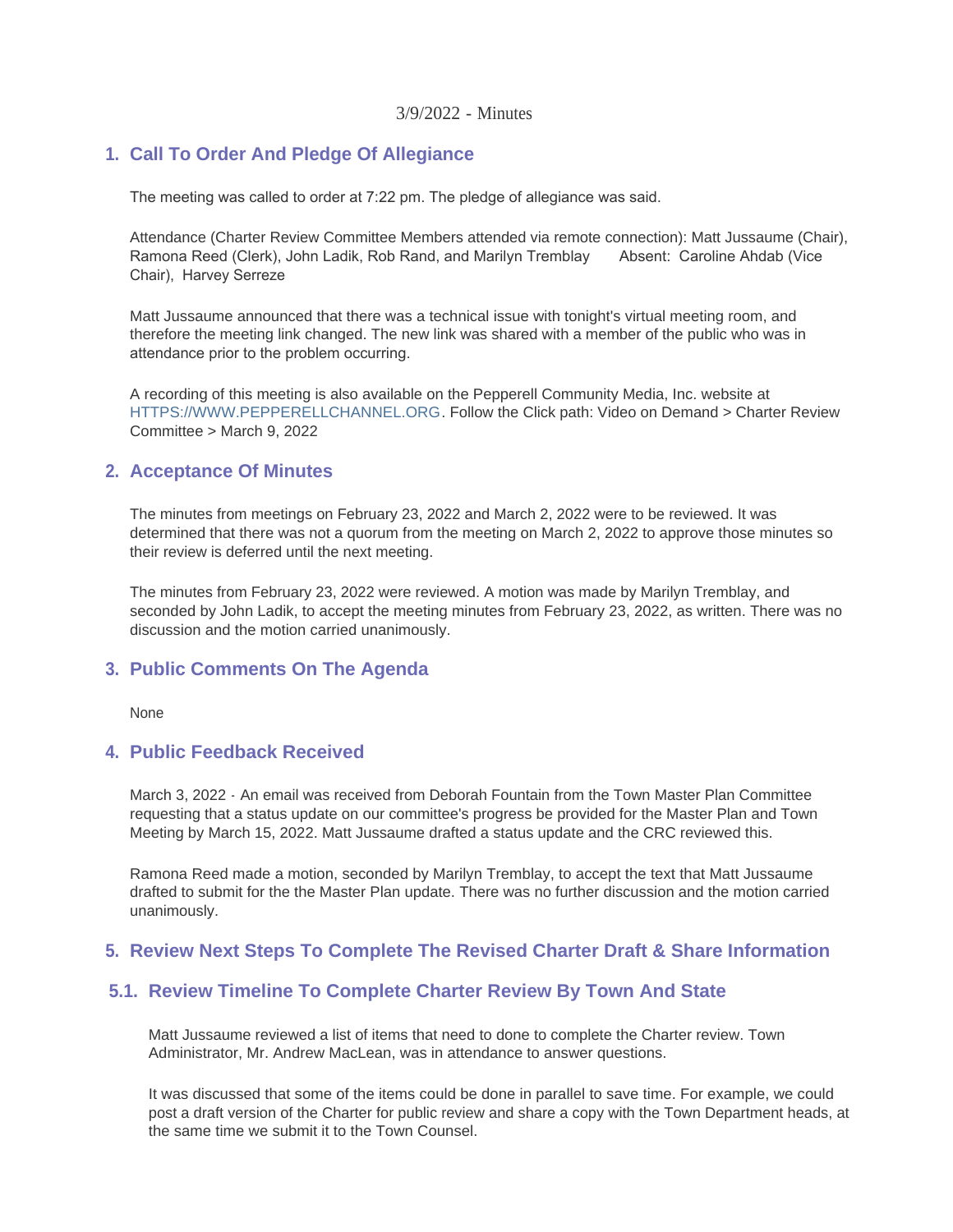It was also mentioned that as of now, the Select Board has only primarily reviewed Articles 3 and 4 because when the draft was originally submitted to them, they decided to focus on these articles that pertained to their role as a Select Board until the Charter draft was complete. The other sections they reviewed were based on feedback provided by the Town Administrator.

In terms of what type of public meetings should be held, the CRC will need to develop a presentation to present to the Select Board and at some publicized public meetings outside of regular CRC meetings. Ramona Reed asked if Mr. MacLean could explain what it means to hold a Civic Engagement Night. Mr. MacLean explained that a Civic Engagement Night is one that is run by private citizens, and not run by the town. It is the citizens involved who plan the format, etc.

Marilyn Tremblay asked if we were allowed to host a public meeting to specifically invite the Select Board, Town employees, and the public to one virtual meeting to cover all at once. Mr. MacLean recommended that this is what the CRC should do. Matt Jussaume agreed we could do this public presentation and directly invite those we wish to attend.

Matt reviewed important dates and timeframes leading up to Town meeting. Mr. MacLean advised that **March 18, 2022 was kept as the cutoff date to submit warrants for Town meeting**, even though the Town meeting was moved to a later date.

Matt explained the steps needed to be completed such as finishing the proofreading of the Charter draft, then submitting a draft copy to Town Counsel, followed by the Select Board and holding public presentations. Mr. MacLean agreed that it would be an aggressive timeline to try and submit a Town Meeting warrant for the Charter by March 18th or March 25th, if the warrant deadline had been moved. He would be hesitant to move this on to a warrant before receiving feedback from Legal.

John Ladik asked why we need to have everything done before we recommend putting through a warrant article. He mentioned that in past his experience there have been warrant articles that are supposed to be written by the date and are not completed until just before the (Town) Meeting.

Mr. MacLean explained that there is a difference between the "perfect" wording for a warrant article and whether or not it's legitimate. He provided the example that there are several warrant articles that have been proposed for Zoning By-law changes, and while one is moving forward with just tweaks needed in the wording, another was not going to make it to Town meeting. Mr. MacLean further commented that something of the stature of the Charter might need more than minor tweaking to make it to Town Meeting if Legal Counsel returns it with problems. While he is not suggesting that there will be problems, and he won't prevent the CRC from submitting a warrant earlier, he commented that he thought that the CRC was on a different timeframe for this based on past discussions with Matt Jussaume and from the discussion at the CRC meeting he attended in February.

Ramona Reed commented that although it may have been suggested to wait until later than the Spring Town meeting to submit a warrant for the Charter, some of the CRC members, including herself, had felt it was worthwhile to pursue an aggressive agenda to bring the Charter to Spring Town meeting. One concern was that this could be more problematic for presenting the Charter to the public if we have to wait too long after we finished the review. Also, some members discussed and agreed that even if we submitted the warrant prior to receiving the legal review, and then this review turned up problems, we could withdraw the warrant.

Matt Jussaume commented that we now know that the Charter will not be implemented with our revisions until Spring of 2023, after the Town election. To rush things now instead of taking a measured approach to bring it to Fall Town Meeting raises some risks and there is still the concern that even with trying, we may not make Spring Town Meeting, given the work we still have to do to finish final proofreading, submit to Town Counsel, and draft a warrant. Marilyn Tremblay agreed with this, especially because we cannot bring it to an election until next year. Ramona agreed that there would be a lot of time passing for the public between a Spring Town Meeting and a 2023 election.

Matt suggested that as long as everyone on the Committee agrees, we make a short presentation at the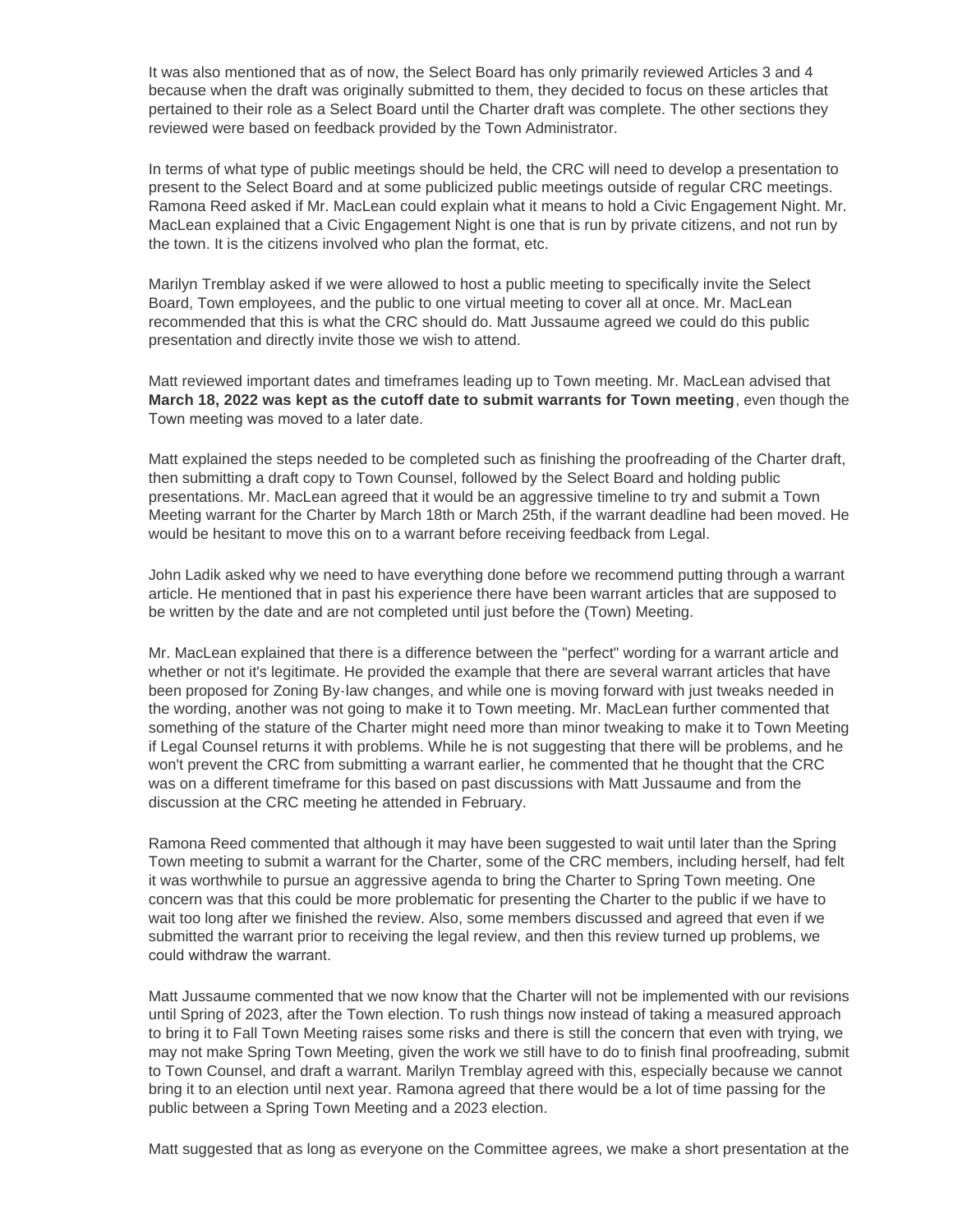Spring Town Meeting without a warrant to show our plan and to explain all the steps needed to have the Charter completed so that the Town doesn't think that it's just a single vote at Town Meeting, but that it will take all the way out to April (2023) to get it done. Also, we'll explain that we cannot make the governance change. We'll probably need to do this same presentation in the Fall, but in the interim there is not a lot of time for us as a committee to meet to finish things. We are just about done but we'll just be moving the timelines for the final public engagements out.

**Motion:** John Ladik made a motion, seconded by Marilyn Tremblay, to aim for putting the completed Charter on the warrant at the Fall 2022 Town meeting.

The discussion began with Ramona Reed asking the Committee and Mr. MacLean if anyone knew what information needed to be summarized on the election ballot, because the MGL that covers the requirements for the Charter changes mentions that a summary of the changes need to specified on the ballot. Given the scope of changes we made, it would be difficult to provide a summary. Mr. MacLean advised he doesn't have an answer, but generally, given the statutory way that a Charter Review Committee is set up, the anticipation is that the changes will be much smaller, e.g. to a specific section or to fix typographical errors. He commented that given what this group undertook, this summary will be a challenge. Matt Jussaume took a note that we will need to write a ballot summary. We can probably base it on a summary of what we present at Town Meeting.

With regard to the motion, Rob Rand said he agreed we should bring the Charter to Town Meeting in the Fall given that we only have a week left for the warrant, and that we have all the public presentations to make, followed by any changes we need to make based on feedback. He commented that he liked Matt's idea about a presentation at Spring Town Meeting.

The discussion concluded and a vote was taken. The motion carried unanimously.

**Action item**: Matt advised that he would prepare a short presentation for the Spring Town Meeting. He advised that what he expected to include was:

• Committee Limitations

• Major things needed to get from here to the ballot approval. This will highlight where we will expect engagement from outside of the Committee, rather than what we need to get done ourselves.

Matt asked for more feedback from the CRC about the presentation. Marilyn Tremblay mentioned providing a timeline. Ramona advised we should be careful to highlight that this presentation is only a status or progress update and that it's not any kind of warrant to be voted on at the Town Meeting that evening.

Matt said he would work on an update for our timeline. He suggested that we won't visit the timelines we have later on the list he is keeping until we have handed off the revisions and it's out of our hands.

# **Review/Edit Charter Draft Based On Proofreading Feedback 5.2.**

As the CRC began the proofreading of the Charter draft, Marilyn asked for confirmation what we'll be updating the table of contents. It was confirmed that we can do this automatically via word processing.

Ramona Reed suggested that we review the Charter section by section and have the Committee members report any issues they found in each area. The Committee agreed and took this approach. Minor typographical and font changes were made through the early sections of the document.

Ramona Reed asked Mr. MacLean if the Town has considered accessibility in the Town documents, for example are the documents compatible with screen readers? If so, we may want to consider things like font type and any graphics, etc. in the Charter document. Mr. MacLean advised that this has not been a discussion that's been had and he's not familiar with the standards. He mentioned that the Town is trying